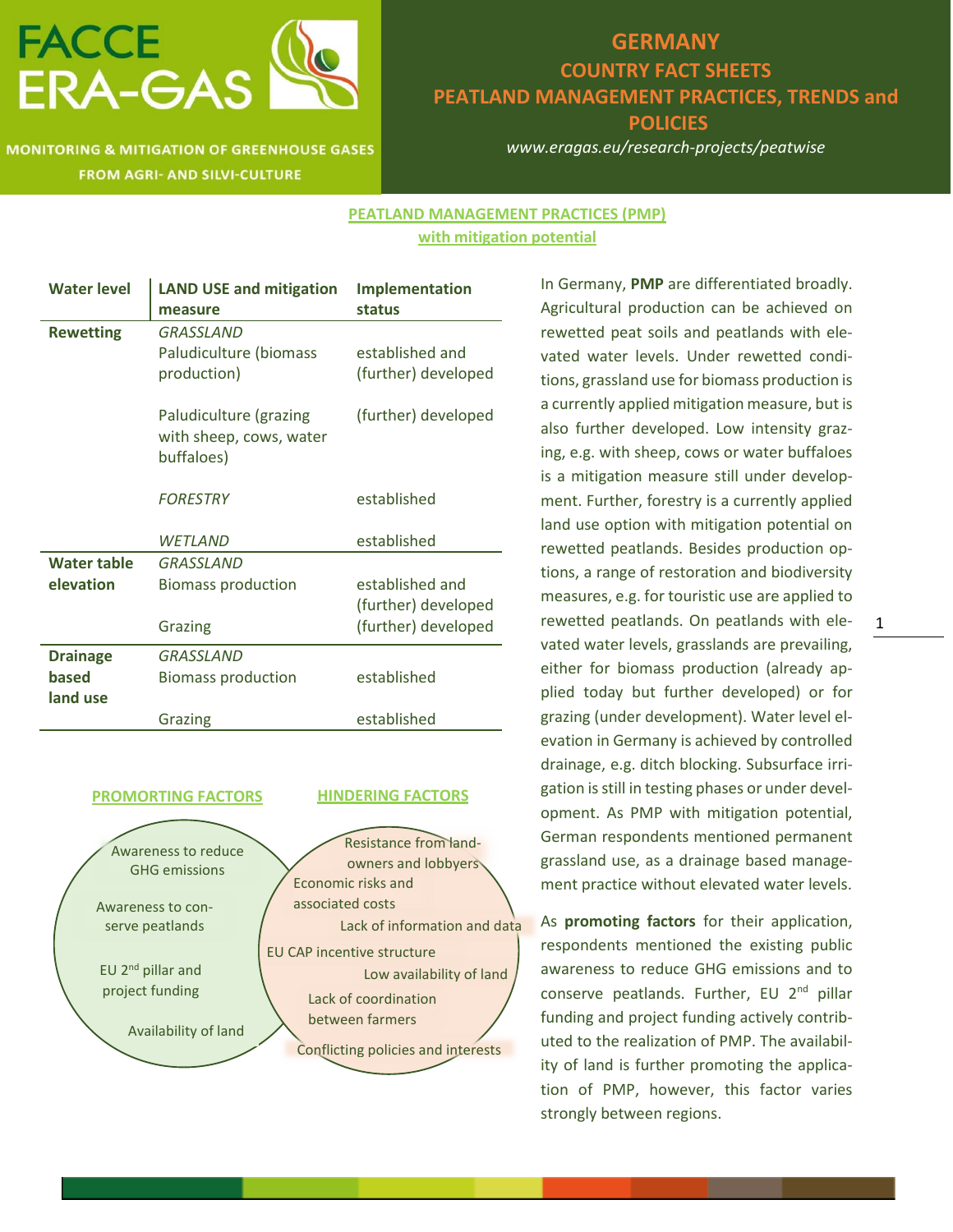

#### **MONITORING & MITIGATION OF GREENHOUSE GASES FROM AGRI- AND SILVI-CULTURE**

# **GERMANY COUNTRY FACT SHEETS PEATLAND MANAGEMENT PRACTICES, TRENDS and POLICIES**

*www.eragas.eu/research-projects/peatwise*

German respondentsidentified a range of factors that are **hindering** for the application of PMP. Most frequently mentioned was the EU CAP incentive structure, related to the inadequacy of subsidies and with that, missing incentives and value chains for goods produced under wet(ter) conditions such as paludiculture. Conflicting policies that hinder the application of PMP, and economic risks and associated costs of PMP application, as well as the related low availability of land, were mentioned as further hindering factors. In addition, respondents mentioned factors such as the resistance from land owners and lobbyers concerning changes in land use management, the lack of coordination between farmers, and in general a lack of information and data with regard to PMP, as further hindering.



Stakeholders expect the area of drained peatland in Germany to stay stable or even increase if no incentives for a change in PMP are given. Peat extraction is relevant only in Lower-Saxony, in the federal state of Schleswig-Holstein it has been stopped already. However, in any case, a decrease of the area for peat extraction is expected. The after use shift towards grassland use or wetland is determined by older (grassland use) and newer (wetland) permits.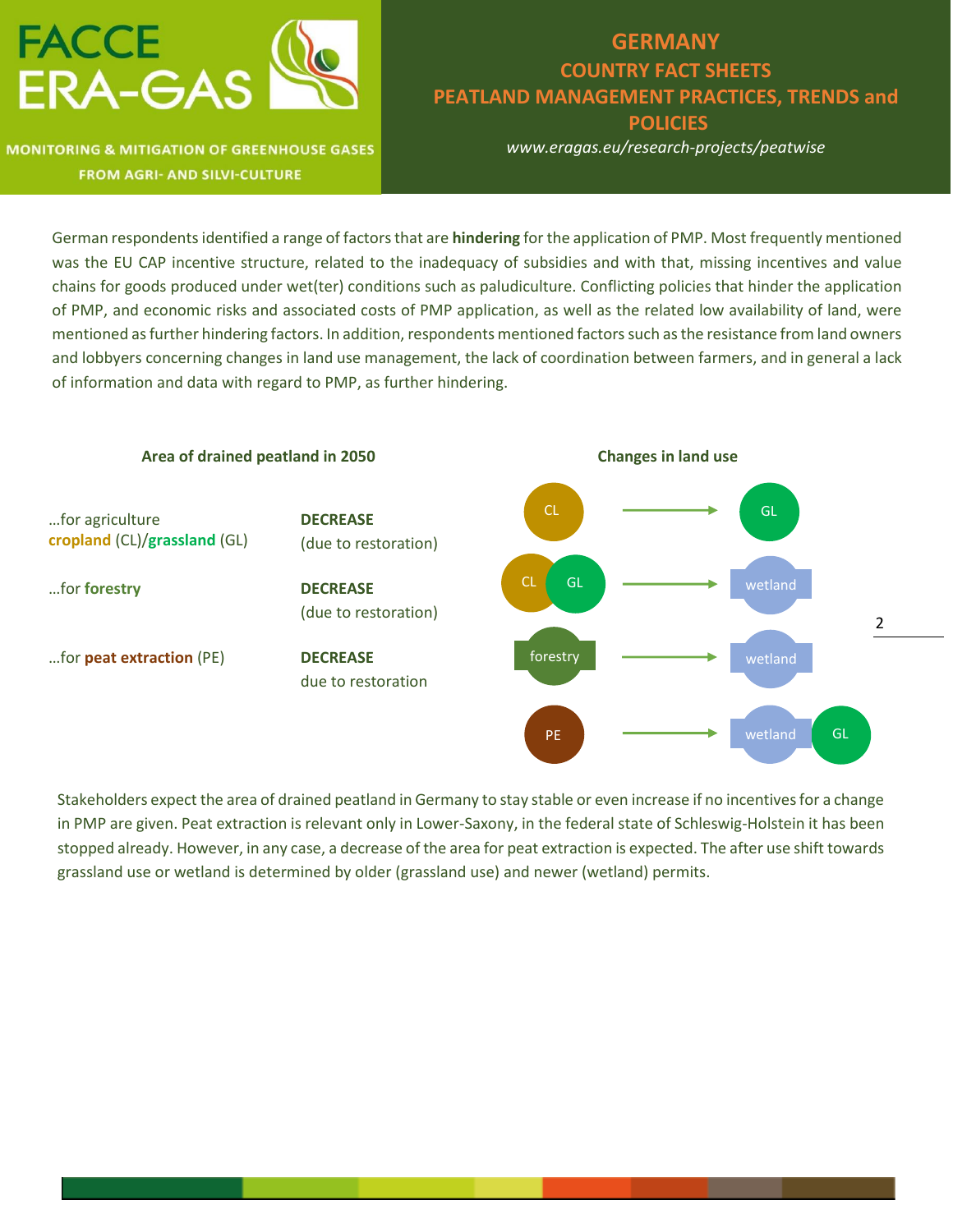

#### **MONITORING & MITIGATION OF GREENHOUSE GASES FROM AGRI- AND SILVI-CULTURE**

# **GERMANY COUNTRY FACT SHEETS PEATLAND MANAGEMENT PRACTICES, TRENDS and POLICIES**

*www.eragas.eu/research-projects/peatwise*